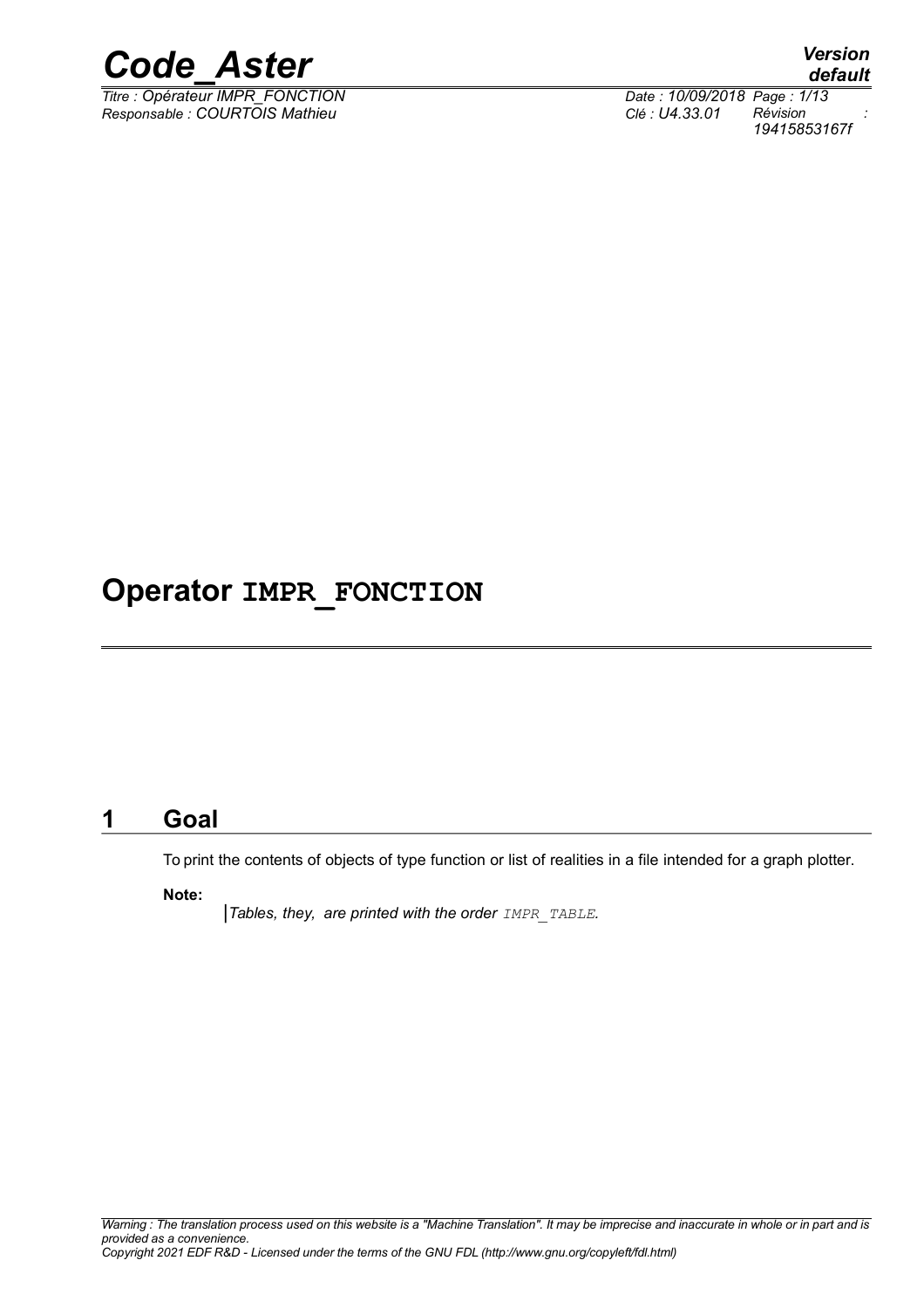*Titre : Opérateur IMPR\_FONCTION Date : 10/09/2018 Page : 2/13 Responsable : COURTOIS Mathieu Clé : U4.33.01 Révision :*

*19415853167f*

### **2 Syntax**

| IMPR FONCTION ( |            |  |                 |          |
|-----------------|------------|--|-----------------|----------|
|                 | $FORMAT =$ |  | $'$ TABLE $'$ , | [DEFECT] |
|                 |            |  | 'XMGRACE',      |          |
|                 |            |  | 'AGRAF',        |          |
|                 |            |  | 'LISS ENVELOP', |          |
|                 |            |  |                 |          |

# Definition of the logical unit to the format AGRAF

| $\Diamond$ UNIT = / links,  |               | $\perp$ $\perp$ |
|-----------------------------|---------------|-----------------|
|                             | $\sqrt{25}$ . | [DEFECT]        |
| UNITE DIGR = $/$ unit digr, |               |                 |
|                             | /26.          | [DEFECT]        |

# Definition of the logical unit to the format XMGRACE and of the pilot of impression

| ♦<br>♦        | $UNIT =$<br>$PILOT =$                                    | $\sqrt{2}$<br>$\sqrt{2}$<br>$\sqrt{2}$<br>$\sqrt{2}$<br>$\sqrt{2}$<br>$\sqrt{2}$<br>$\sqrt{2}$ | links,<br>29 <sub>1</sub><br>$\mathbf{H}$<br>'POSTSCRIPT',<br>$'$ EPS $'$ ,<br>$'MIF'$ ,<br>$'SVG'$ ,<br>$'$ PNM',<br>/ $'$ PNG',<br>/ $'JPEG'$ ,<br>/ $'Pdf',$<br>/ 'INTERACTIVE',<br>'INTERACTIF_BG', | $[1]$             | [DEFECT]<br>[DEFECT]<br>[KN] |
|---------------|----------------------------------------------------------|------------------------------------------------------------------------------------------------|---------------------------------------------------------------------------------------------------------------------------------------------------------------------------------------------------------|-------------------|------------------------------|
|               |                                                          |                                                                                                | # Definition of the logical unit to the format TABLE                                                                                                                                                    |                   |                              |
| ♦             | UNIT = $/$ links,                                        |                                                                                                | $/$ 8,                                                                                                                                                                                                  | $\lceil 1 \rceil$ | [DEFECT]                     |
|               |                                                          |                                                                                                | # Definition of the logical unit to the format LISS ENVELOP                                                                                                                                             |                   |                              |
| ♦             | $UNIT = / links,$                                        |                                                                                                | /25,                                                                                                                                                                                                    | $\lceil 1 \rceil$ | [DEFECT]                     |
|               |                                                          |                                                                                                | # graphic Page layout common to XMGRACE and AGRAF and LISS ENVELOP                                                                                                                                      |                   |                              |
| ♦<br>♦        | BORNE $X = (xmin, xmax)$ ,<br>BORNE $Y = (ymin, ymax)$ , |                                                                                                |                                                                                                                                                                                                         | [1 R]<br>[1 R]    |                              |
| ♦<br>[DEFECT] | ECHELLE $X = / \text{FLAX}',$                            |                                                                                                | $/$ 'LOG',                                                                                                                                                                                              |                   |                              |
| ♦<br>[DEFECT] | ECHELLE $Y = / \text{FLAX}',$                            |                                                                                                | $/$ 'LOG',                                                                                                                                                                                              |                   |                              |
| ♦             | GRILLE $X = / 0$ ,                                       |                                                                                                |                                                                                                                                                                                                         |                   | [DEFECT]                     |
| ♦             | GRILLE Y = $/ 0,$                                        | $/$ nx,                                                                                        | ny,                                                                                                                                                                                                     |                   | [R]<br>[DEFECT]<br>[R]       |
| ♦             | LEGENDE $X = x \leq x$                                   |                                                                                                |                                                                                                                                                                                                         |                   | KN                           |

*Warning : The translation process used on this website is a "Machine Translation". It may be imprecise and inaccurate in whole or in part and is provided as a convenience.*

*Copyright 2021 EDF R&D - Licensed under the terms of the GNU FDL (http://www.gnu.org/copyleft/fdl.html)*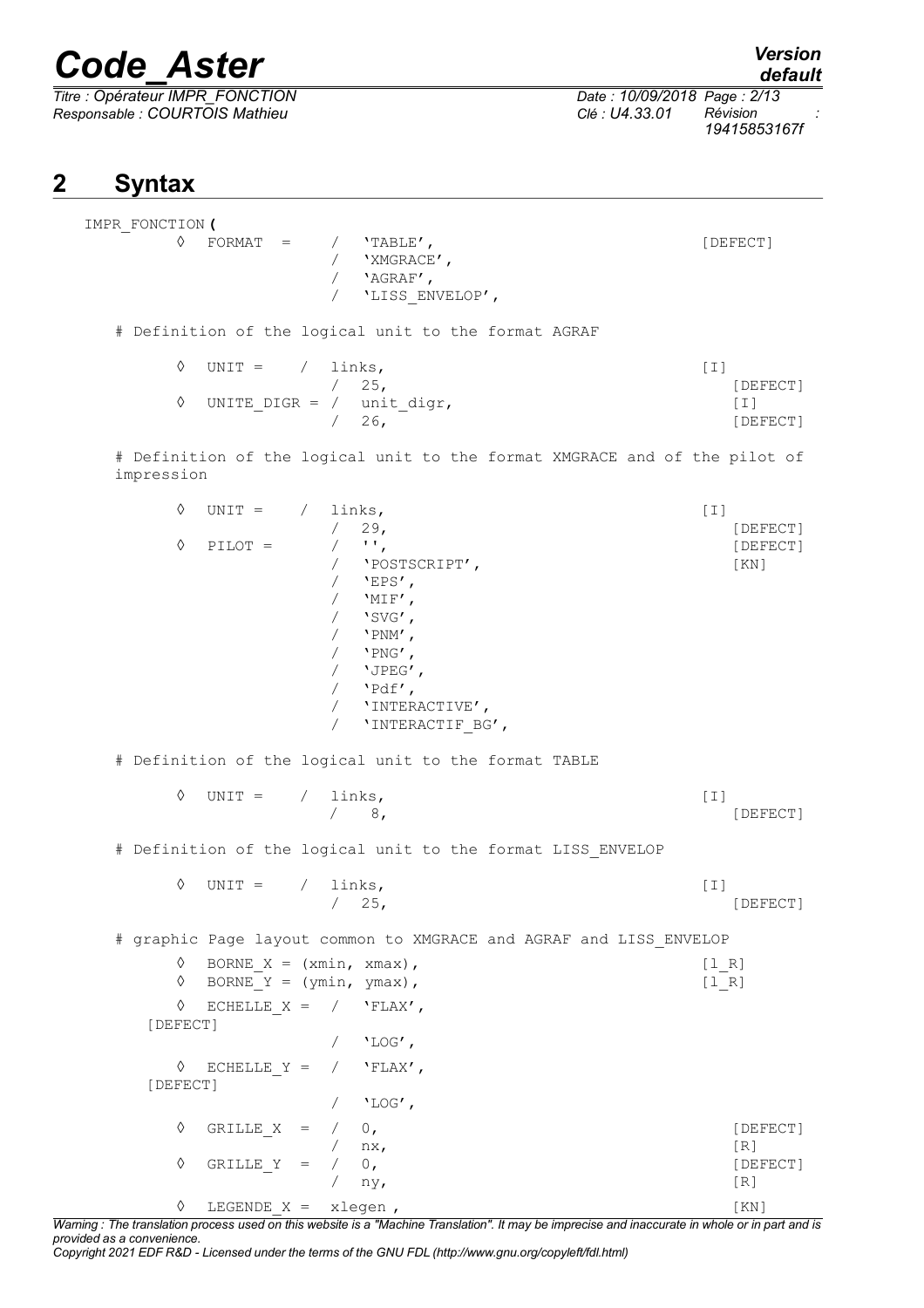| <b>Code Aster</b>                                                                                                                                  | <b>Version</b><br>default                                                 |
|----------------------------------------------------------------------------------------------------------------------------------------------------|---------------------------------------------------------------------------|
| Titre : Opérateur IMPR_FONCTION<br>Responsable : COURTOIS Mathieu                                                                                  | Date: 10/09/2018 Page: 3/13<br>Clé : U4.33.01<br>Révision<br>19415853167f |
| ♦<br>LEGENDE $Y =$ ylegen,                                                                                                                         | [KN]                                                                      |
| # Page layout of the table                                                                                                                         |                                                                           |
| ♦<br>SEPARATOR =<br>/ separ,<br>$\sqrt{2}$                                                                                                         | [DEFECT]<br>KN                                                            |
| ♦<br>COMMENT = $/$ COM,<br>$/$ $*$ ,                                                                                                               | [KN]                                                                      |
| ♦<br>COMM PARA $=$<br>$/$ comp,                                                                                                                    | [DEFECT]<br>[KN]                                                          |
| $/$ $\cdots$<br>$\Diamond$<br>DEBUT LIGNE =<br>/ $deb.,$                                                                                           | [DEFECT]<br>[KN]                                                          |
| $\sqrt{1+\frac{1}{2}}$                                                                                                                             | [DEFECT]                                                                  |
| $\Diamond$<br>$FIN$ LIGNE =<br>/ $end,$<br>$/ \sqrt{2}$                                                                                            | [KN]<br>[DEFECT]                                                          |
| $\Diamond$<br>$/$ formr,<br>FORMAT $R =$<br>$/$ 'E12.5',                                                                                           | KN<br>[DEFECT]                                                            |
| # Commun runs with all the formats<br>♦<br>$=$ title,<br>TITLE<br>♦<br>SOUS TITRE = sous titre,<br>$=$ / 1,<br>♦<br>INFORMATION<br>[DEFECT]<br>/2, | KN<br>[KN]                                                                |
| # Definition of the function to be traced                                                                                                          |                                                                           |
| $CURVE = (F()$<br>٠                                                                                                                                |                                                                           |
| # Put in the form of the function at the formats XMGRACE and AGRAF                                                                                 |                                                                           |
| ♦<br>$LEGEND =$<br>legend,                                                                                                                         | [KN]                                                                      |
| ♦<br>$STYLE =$ sty,                                                                                                                                | $[1]$                                                                     |
| ♦<br>$COLOR = \text{coul},$                                                                                                                        | $[1]$                                                                     |
| ♦<br>$MARKER = \text{marq,}$                                                                                                                       | $\lceil 1 \rceil$                                                         |

◊ FREQ\_MARQUEUR = freqmarq, [I]

# Recovery of the function to be traced with the formats XMGRACE,<br>and TABLE AGRAF and

|          | $\bullet$ / $\bullet$ FUNCTION = Fr,<br>LIST PARA = will lpara,<br>♦ | [function]<br>[liststr8] |
|----------|----------------------------------------------------------------------|--------------------------|
|          | $FUNCTION = FC,$<br>♦<br>PART = $/$ 'REAL',<br>'IMAG',               | [fonction C]             |
|          | ♦<br>LIST PARA = will lpara,                                         | [listr8]                 |
| [listr8] | $FONC_X = fx,$<br>FONC $Y = fy$ ,<br>♦<br>LIST PARA = $will$ lpara,  | [function]<br>[function] |
| [listr8] | $\bullet$ LIST PARA = will lpara,                                    |                          |
|          | LIST RESU = $lresu$ ,<br>٠                                           | [listr8]                 |
|          | X-COORDINATE = labs,                                                 | [1 R]                    |

*Warning : The translation process used on this website is a "Machine Translation". It may be imprecise and inaccurate in whole or in part and is provided as a convenience.*

*Copyright 2021 EDF R&D - Licensed under the terms of the GNU FDL (http://www.gnu.org/copyleft/fdl.html)*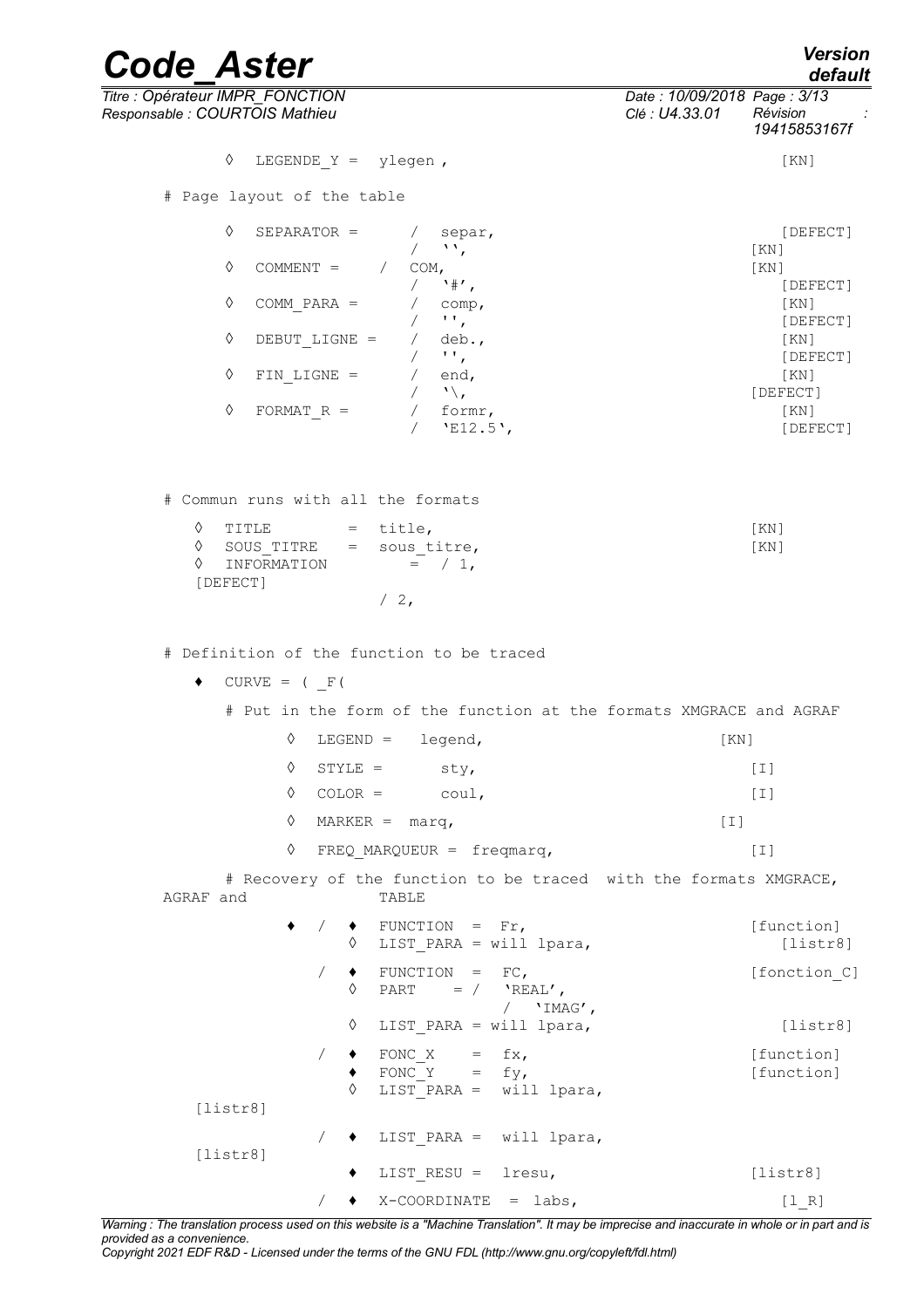| <b>Code Aster</b>                                                    |                                               | <b>Version</b><br>default |
|----------------------------------------------------------------------|-----------------------------------------------|---------------------------|
| Titre : Opérateur IMPR_FONCTION<br>Responsable : COURTOIS Mathieu    | Date: 10/09/2018 Page: 4/13<br>Clé : U4.33.01 | Révision<br>19415853167f  |
| ORDINATE<br>lordo,<br>$=$                                            |                                               | $[1 R]$                   |
| # Recovery of the function to be traced with the format LISS ENVELOP |                                               |                           |
| TABLECLOTH<br>= tablecloth,<br>[tablecloth]                          |                                               |                           |
| NAPPE LISSEE = $nape \text{ lisse},$<br>٠                            |                                               | [tablecloth]              |
| # Tri possible                                                       |                                               |                           |
| ♦<br>SORTING = $/$ $,$<br>$'X'$ ,<br>'Y',<br>$'$ XY',<br>$'YX'$ ,    |                                               | [DEFECT]                  |
| $),$ $)$ ,                                                           |                                               |                           |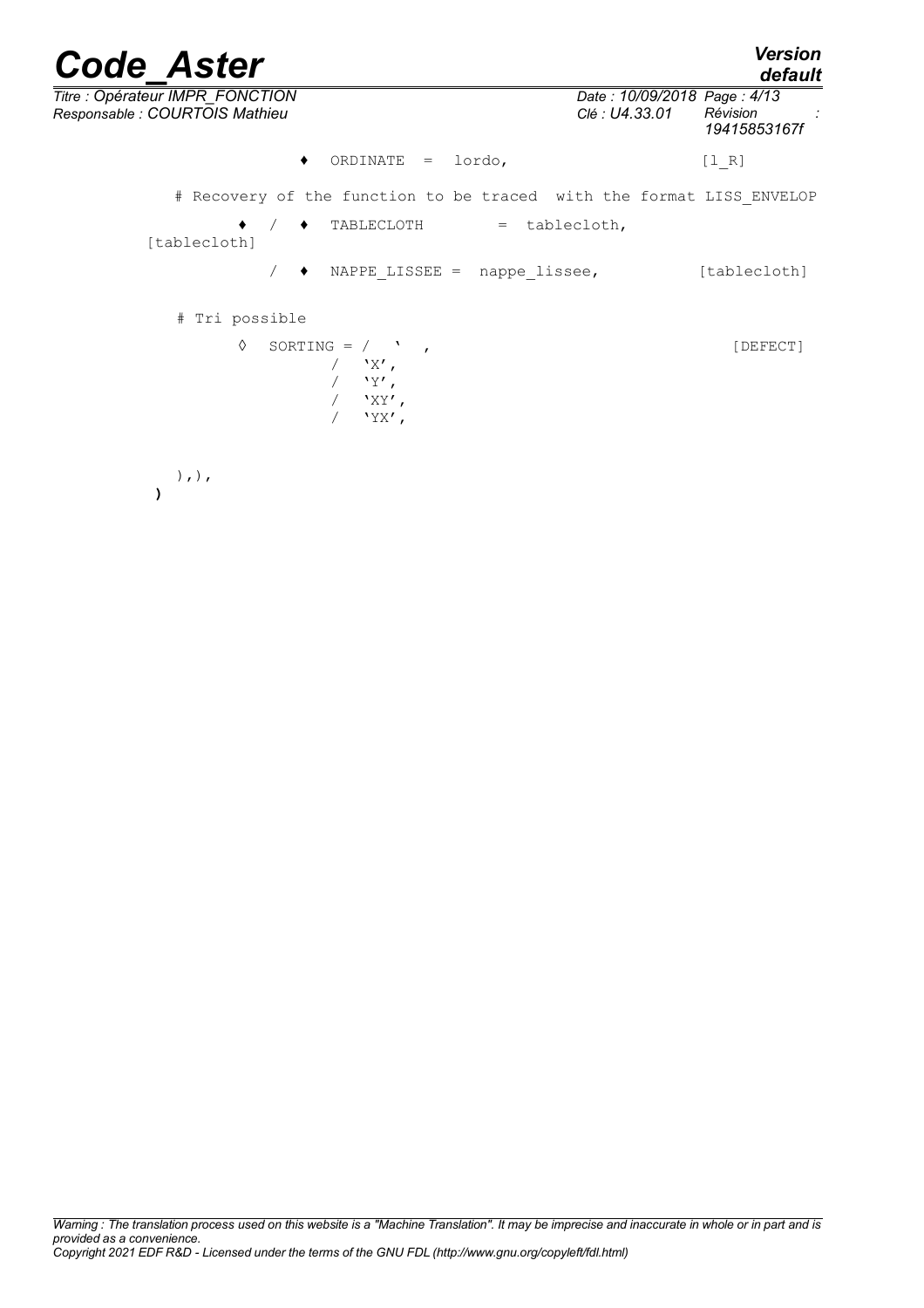*Titre : Opérateur IMPR\_FONCTION Date : 10/09/2018 Page : 5/13 Responsable : COURTOIS Mathieu Clé : U4.33.01 Révision :*

*19415853167f*

#### **3 Operands**

#### **3.1 Presentation of the curves**

A set of operands optional makes it possible to define the presentation of the curve. All have a value by default.

#### **3.1.1 Operand FORMAT**

◊ FORMAT =

Format of impression of the function

| 'AGRAF'            | impression intended for the software agraf, which also makes it possible to<br>adapt the parameters of presentation in interactive,                                                                                                                  |
|--------------------|------------------------------------------------------------------------------------------------------------------------------------------------------------------------------------------------------------------------------------------------------|
| 'TABLE'            | the impression in columns makes it possible to easily import the data in a<br>spreadsheet, if one gives several curves, it is the list of the X-coordinates of<br>the first function which is used to interpolate the values of the other functions, |
| 'XMGRACE'          | impression intended for the software xmgrace. One can also adapt the<br>parameters of presentation in interactive. The use of the keyword PILOT<br>allows to directly produce a file image or postscript.                                            |
| 'LISS ENVELO<br>P' | impression intended for spectra resulting from<br>CALC FONCTION/LISS ENVELOP. The curves are plotted thanks to the<br>bookstores Matplotlib python availableS in the distribution Salomé-Méca.                                                       |

#### *Notice*

*The format XMGRACE is intended for versions 5 of grace and is not compatible with grace6 (version 5.99).*

#### **3.1.2 Operand PILOT**

While choosing FORMAT = 'XMGRACE', one has the pilots of exit used by  $x_{\text{m}}$  and  $x_{\text{m}}$  and the keyword PILOT. This amounts using the functions of export of xmgrace via its menu "/Print Setup Slips by…".

The exact list of the pilots available on your waiter is provided by the option "- version" of  $x_{\text{mqrace}}$ .

Possible values of **PILOT**:

| $\mathbf{I}$                                                       | : in this case, no pilot is used, the file obtained is it . agr or<br>.dat of xmgrace (file containing the data and the<br>directives of the graph. |
|--------------------------------------------------------------------|-----------------------------------------------------------------------------------------------------------------------------------------------------|
| 'POSTSCRIPT', 'EPS'<br>'PNG', 'JPEG', 'PNM'<br>'PDF', 'MIF', 'SVG' | : file postscript full-page or encapsulated,<br>: file of type image,<br>: particular formats,                                                      |
| 'INTERACTIVE'                                                      | : no file is turned over if one can open $x$ mgrace with the<br>screen.                                                                             |
| 'INTERACTIF BG'                                                    | : Like INTERACTIVE but xmgrace is launched in<br>background, calculation continues.                                                                 |

#### **3.1.3 Page layout of the graph common to XMGRACE, AGRAF and LISS\_ENVELOP**

#### **3.1.3.1 Operands BORNE\_X / BORNE\_Y**

◊ BORNE\_X =

Layout of the function in an interval of the X-coordinates given.

◊ BORNE\_Y =

Layout of the function in an interval of the ordinates given.

*Warning : The translation process used on this website is a "Machine Translation". It may be imprecise and inaccurate in whole or in part and is provided as a convenience. Copyright 2021 EDF R&D - Licensed under the terms of the GNU FDL (http://www.gnu.org/copyleft/fdl.html)*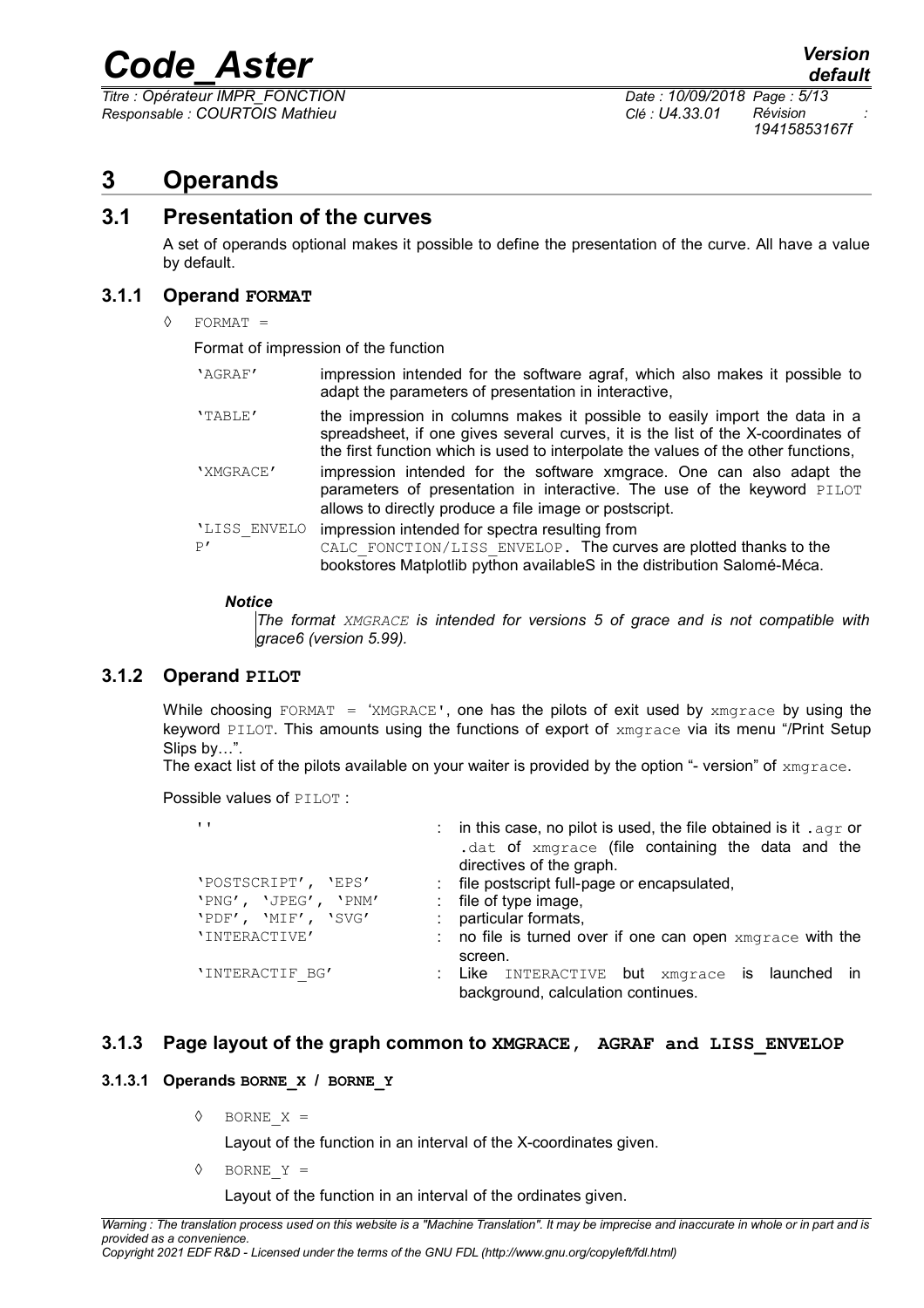*Responsable : COURTOIS Mathieu Clé : U4.33.01 Révision :*

*Titre : Opérateur IMPR\_FONCTION Date : 10/09/2018 Page : 6/13 19415853167f*

#### **3.1.3.2 Operands ECHELLE\_X / ECHELLE\_Y**

◊ ECHELLE\_X =

Type of scale desired for the X-coordinates, FLAXéaire or LOGarithmic.

◊ ECHELLE\_Y =

Type of scale desired for the ordinates, FLAXéaire or LOGarithmic.

#### **3.1.3.3 Operands LEGENDE\_X / LEGENDE\_Y**

◊ LEGENDE\_X =

Legend associated with the x-axis.

◊ LEGENDE\_Y =

Legend associated with the y-axis.

#### **3.1.3.4 Operands GRILLE\_X / GRILLE\_Y**

◊ GRILLE\_X = nx

For xmgrace, nx is the distance between two vertical successive lines of the grid. For  $a\alpha raf$ ,  $nx$  is the entirety defining the frequency of layout of these lines.

◊ GRILLE\_Y = ny

Even thing for the horizontal lines of the grid.

#### **3.1.4 Page layout with the format TABLE**

See IMPR TABLE [U4.91.03] for the description of the keywords of working (DEBUT LIGNE, COMMENT…).

#### **Note:**

The labels of the columns are suffixees by " $+ n<sup>°</sup>$  of column" (while starting to 0) in order to avoid the repetition because the names all of columns must be different.

#### **3.1.5 Keywords common to all the formats**

- $\Diamond$  TITLE
- ◊ SOUS\_TITRE

Allow to define the principal and secondary titles graph or table.

If FORMAT=LISS\_ENVELOP then the titles and subtitles are used to inform the cartouches of the graph. The subtitle must respect the nomenclature "Stages, Precise details" so that the two boxes are correctly filled. If the subtitle contains more than one comma, the elements contained after the second comma will not be taken into account in the cartouche.

#### **Notice**

*The value of TITLE stored by certain orders (example RECU\_FONCTION) in the functions objects is not used by IMPR\_FONCTION.*

#### **3.2 Keyword CURVE**

♦ CURVE

Keyword factor allowing to print the definite functions or to trace one or more functions in the same graph (a function by occurrence of the keyword factor).

#### **3.2.1 Complementary attributes for the layout of each function by the software xmgrace or agraf**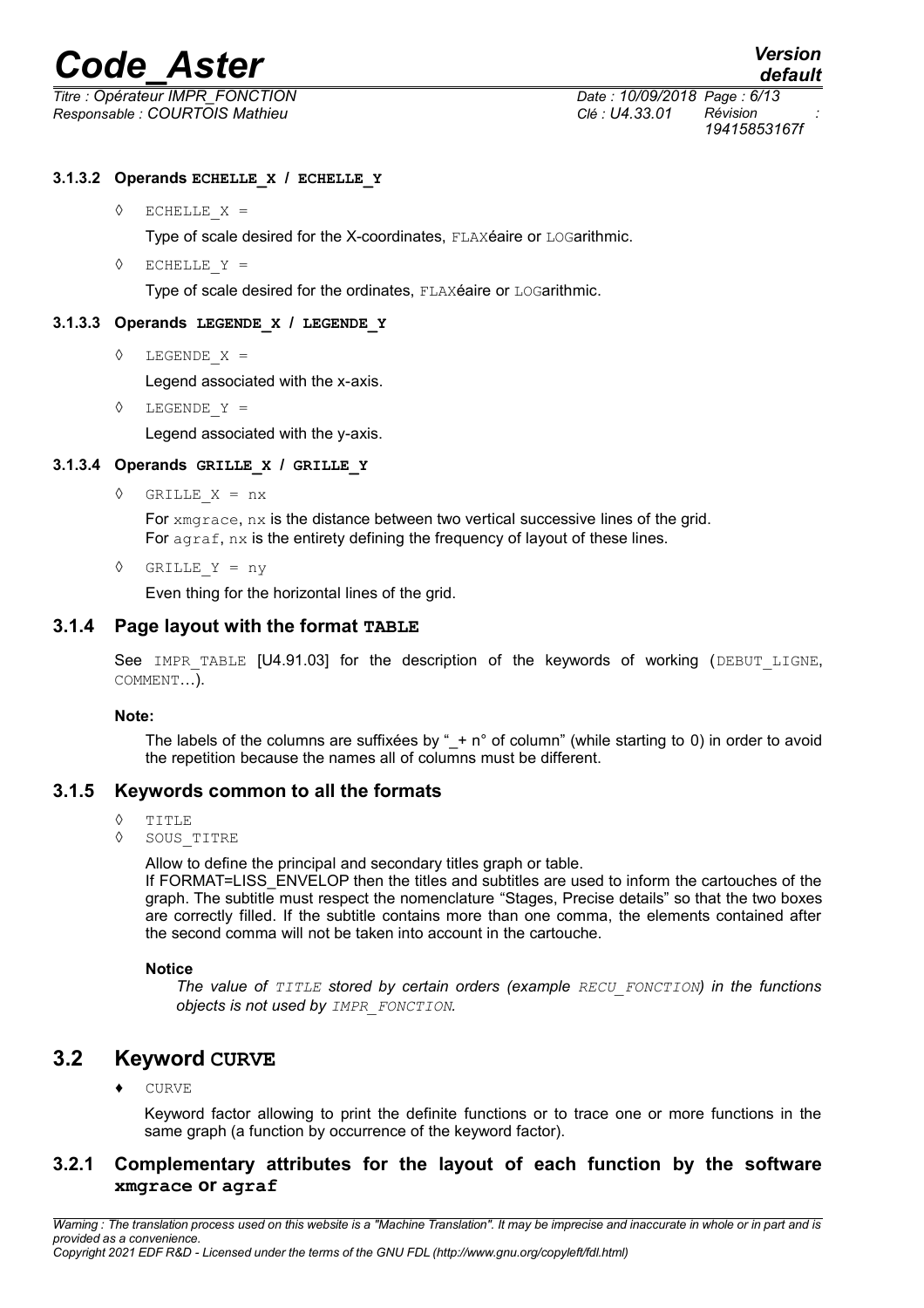*Code\_Aster Version default*

*19415853167f*

*Titre : Opérateur IMPR\_FONCTION Date : 10/09/2018 Page : 7/13 Responsable : COURTOIS Mathieu Clé : U4.33.01 Révision :* ◊ STYLE = sty This keyword defines the style of feature of the curve. **For xmgrace**, the correspondence is the following one: 0 step of line 1 continuous 2 dotted lines 3 short feature indents short 4 long indents 5,6,7,8 alternate indents dotted lines

> **For agraf**, the styles are: 0 line 1 dotted lines 2 point

◊ MARKER = marq

This keyword defines the type of marker or symbol of the points of the curve.

| For xmgrace:                                   |                            |                                     |           |                              |
|------------------------------------------------|----------------------------|-------------------------------------|-----------|------------------------------|
| 0 step of marker<br>5 left triangle<br>10 star | 1 circle<br>6 low triangle | 2 square<br>7 right triangle 8 more | 3 rhombus | 4 high triangle<br>9 crosses |

**For agraf**, the markers are:

| 0 circle      | 1 square       | 2 more | 3 rhombus                      | 4 rings full |
|---------------|----------------|--------|--------------------------------|--------------|
| 5 full square | 6 full rhombus |        | 7 cercle+croix 8 losange+croix |              |

◊ COLOR = coul

This keyword defines the color of the curve.

| For xmgrace, the colors are: |                            |       |              |           |              |  |  |  |
|------------------------------|----------------------------|-------|--------------|-----------|--------------|--|--|--|
| 0 white                      | 1 black                    |       | 2 red        | 3 green   | 4 blue       |  |  |  |
| 5 yellow                     | 6 brown                    |       | 7 gray       | 8 purple  | 9 cyan       |  |  |  |
| 10 magenta                   | 11 orange                  |       | 12 chestnut  | 13 indigo | 14 turquoise |  |  |  |
| 15 dark green                |                            |       |              |           |              |  |  |  |
|                              | For agraf, the colors are: |       |              |           |              |  |  |  |
| 0 black                      | 1 red                      |       | 2 dark green | 3 blue    | 4 magenta    |  |  |  |
| 5 cyan                       | 6 green                    |       | 7 chestnut   | 8 orange  | 9 mauve      |  |  |  |
| 10 yellow                    | 11                         | clear |              |           |              |  |  |  |
|                              | chestnut                   |       |              |           |              |  |  |  |

◊ LEGEND = legend

Legend given to the function (by default one recovers the name of the function).

◊ FREQ\_MARQUEUR = freqmarq

Entirety indicating the frequency of impression of the marker associated with a function. All them freqmarq points of discretization of the function, a marker is printed (by default all points).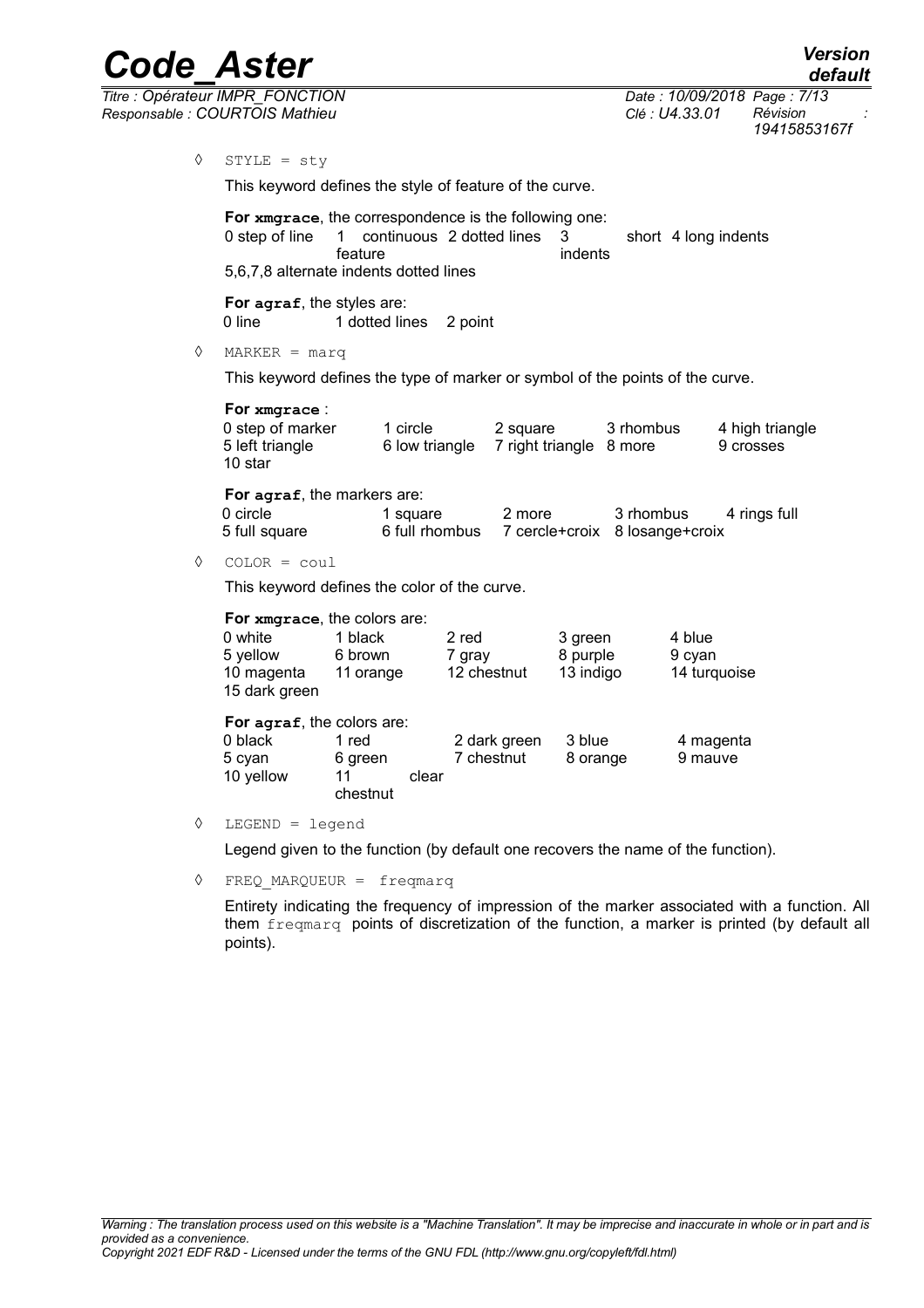*Titre : Opérateur IMPR\_FONCTION Date : 10/09/2018 Page : 8/13 Responsable : COURTOIS Mathieu Clé : U4.33.01 Révision :*

#### **3.2.2 Additional attributes for the layout by the software agraf**

◊ SORTING = tr

This keyword makes it possible to sort by order ascending the parameters defining the function:

- $tr = 'NR'$ , pas de sorting,
- $tr = 'X'$ , sorting of the points of the function according to the order ascending of Xcoordinates X,
- $tr = YY'$ , sorting of the points of the function according to the order ascending of the ordinates there,
- $tr = 'XY'$ , sorting of the points of the function according to the order ascending of X-coordinates X and in the event of equality according to the order ascending of the ordinates,
- $tr = YXX'$ , sorting of the points of the function according to the order ascending of the ordinates there and in the event of equality according to the order ascending of the X-coordinates,

#### **3.2.3 Impression or layout of a real function**

 $/ \bullet$  FUNCTION = Fr

Name of the real function to print or trace.

◊ LIST\_PARA = Lr

Impression or layout of the function according to the list of the parameters given.

#### **3.2.4 Impression or layout of a complex function**

One trace either the real part, or the imaginary part. If one wants to trace the real part and the imaginary part in the same graph, the keyword factor should be repeated CURVE.

/ FUNCTION = FC

Name of the function complexes to print or trace.

 $\Diamond$  PART =

Impression or layout of the part REALITYor IMAGinaire.

 $LIST$  PARA = Lr

Impression or layout of the function according to the list of the parameters given. Without effect during an impression in column (format 'TABLE').

#### **3.2.5 Impression or layout of a function defined by 2 lists of realities**

/ ♦ LIST\_PARA = will lpara

Name of the list of the X-coordinates.

LIST RESU =  $l$ resu

Name of the list of the ordinates.

Or:

 $\triangleleft$  X-COORDINATE = labs

List python of the X-coordinates.

♦ ORDINATE = lordo

List python of the ordinates.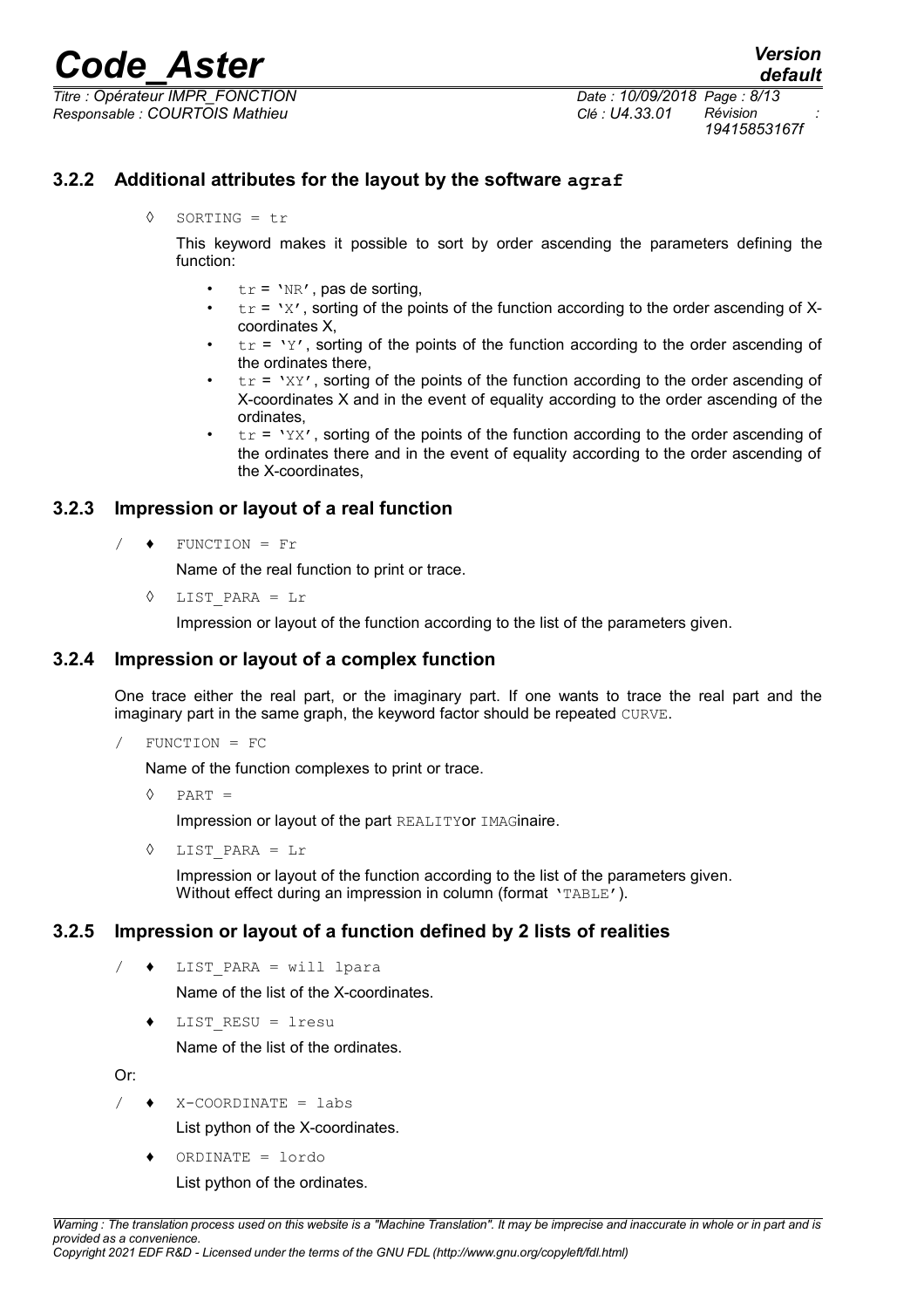*Titre : Opérateur IMPR\_FONCTION Date : 10/09/2018 Page : 9/13 Responsable : COURTOIS Mathieu Clé : U4.33.01 Révision :*

*default 19415853167f*

#### **3.2.6 Impression or layout of a parametric function**

 $/ \bullet$  FONC X = fx

Name of the parametric function  $X = F(T)$  to print or trace.

- $\triangleleft$  FONC Y = fy Name of the parametric function there  $= G(T)$  to print or trace.
- ◊ LIST\_PARA = Lr

Impression or layout of the function according to the list of the parameters given.

#### **3.2.7 Operand UNIT**

```
◊ UNIT = links
```
◊ UNITE\_DIGR = unit\_digr if FORMAT = 'AGRAF'

Allow to choose on which logical unit one prints the functions.

If many curves are plotted, it is more flexible to use the type  $\epsilon$  repe compound with the order DEFI FICHIER, the files will be in the repertoire . /REPE\_OUT.

With the format AGRAF, the data are written in UNIT whereas the directives are written in UNITE DIGR (26 by defaults are worth).

The value by default of links is worth:

- 8 with the format TABLE,
- 25 with the format AGRAF,
- 29 with the format XMGRACE (optional if PILOT = 'INTERACTIF/ $BG'$ ).
- 25 with the format LISS ENVELOP.

#### **3.2.8 Layout of a tablecloth or a smoothed tablecloth**

/ ♦ TABLECLOTH = tablecloth

Name of the tablecloth rough to trace. The layout will be carried out in indents.

NAPPE LISSEE = tablecloth

Name of the tablecloth smoothed to trace. The layout will be carried out in full feature. Values of the tablecloth lilyée will be well informed in a table under the curve. SI several smoothed tablecloths are provided, Llast informed will be taken into account for the table.

#### **3.2.9 Features which existed in IMPR\_COURBE**

Working of the graphs starting from table from now on is ensured by IMPR TABLE.

The layout of one resu gene in a node of shock must be made in two times: to recover a function with RECU FONCTION, keyword RESU GENE, then to print the graph with IMPR FONCTION.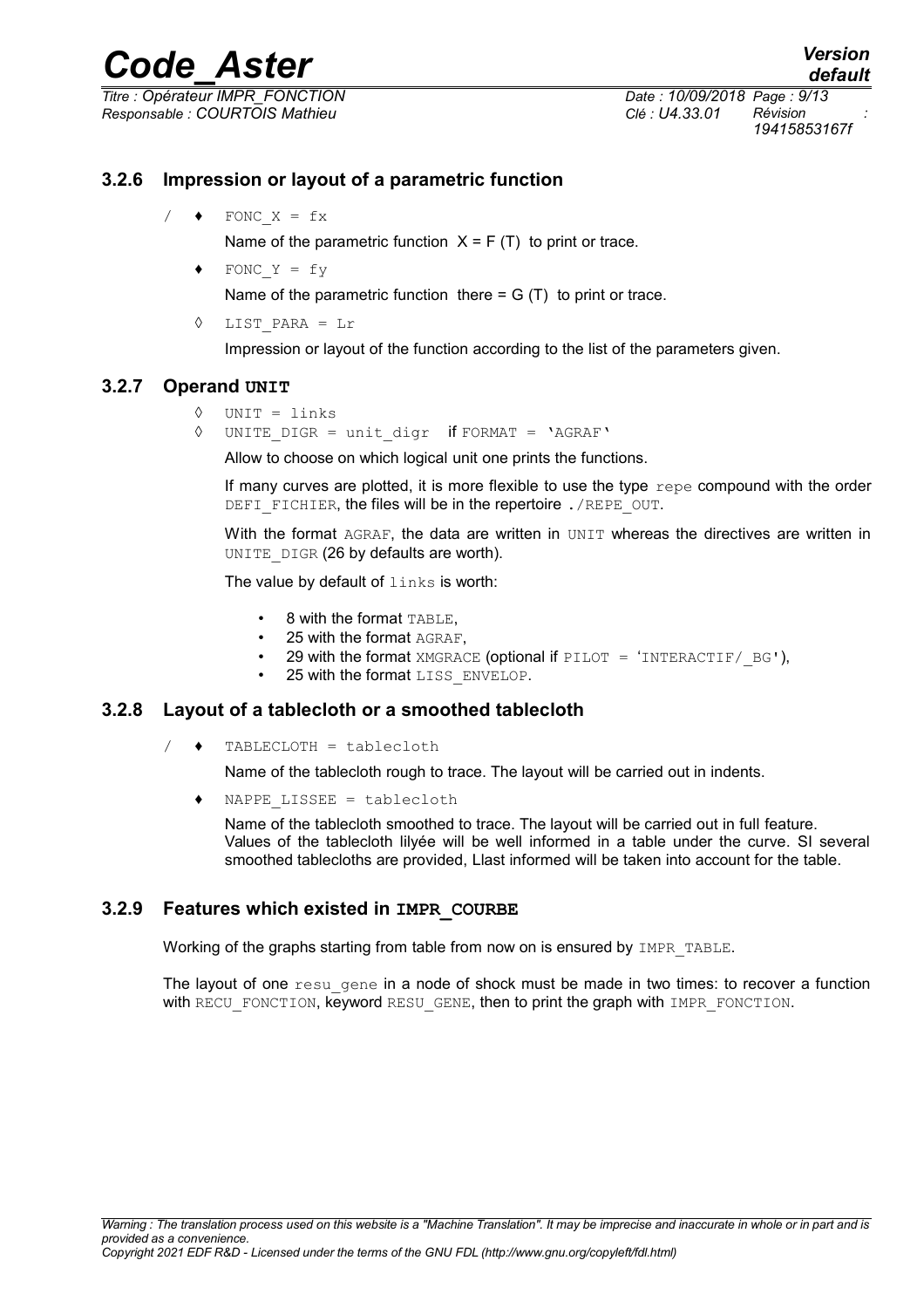*Titre : Opérateur IMPR\_FONCTION Date : 10/09/2018 Page : 10/13 Responsable : COURTOIS Mathieu Clé : U4.33.01 Révision :*

*default 19415853167f*

#### **4 Examples**

#### **4.1 Curve representing a complex function**

```
FC = DEFI FONCTION (NOM PARA=' INST', NOM RESU=' DX',
                      VALE<sub>_</sub>C= (0. , 0. , 0. , 0. , 1. , 2. , 3. , 2. , 3. , 4. , 3. , 4. , 5. ,
                                 4. , 5. , 6. , 5. , 6. , 7. ),)
IMPR_FONCTION (
   UNIT = 24,
   \begin{array}{rcl} \texttt{FORMAT} & = & \texttt{YMGRACE} \texttt{'} \texttt{'} \end{array}PILOT = 'POSTSCRIPT',
   LEGENDE X = 'Time (S)',LEGENDE Y = 'DX (mm)',
   CURVE = (F (FUNCTION = FC,
          PART = 'REAL',
          COLOR = 4,
          STYLE = 2,
         MARKER = 5,
          LEGEND = \text{real part}',F (FUNCTION = FC,
          PART = 'IMAG',COLOR = 2,STYLE = 5,
          MARKER = 8,LEGEND = 'imaginary part', ),
    ),
    TITLE = "Traced of a complex function",
)
```
Tracé d'une fonction complexe



*Warning : The translation process used on this website is a "Machine Translation". It may be imprecise and inaccurate in whole or in part and is provided as a convenience. Copyright 2021 EDF R&D - Licensed under the terms of the GNU FDL (http://www.gnu.org/copyleft/fdl.html)*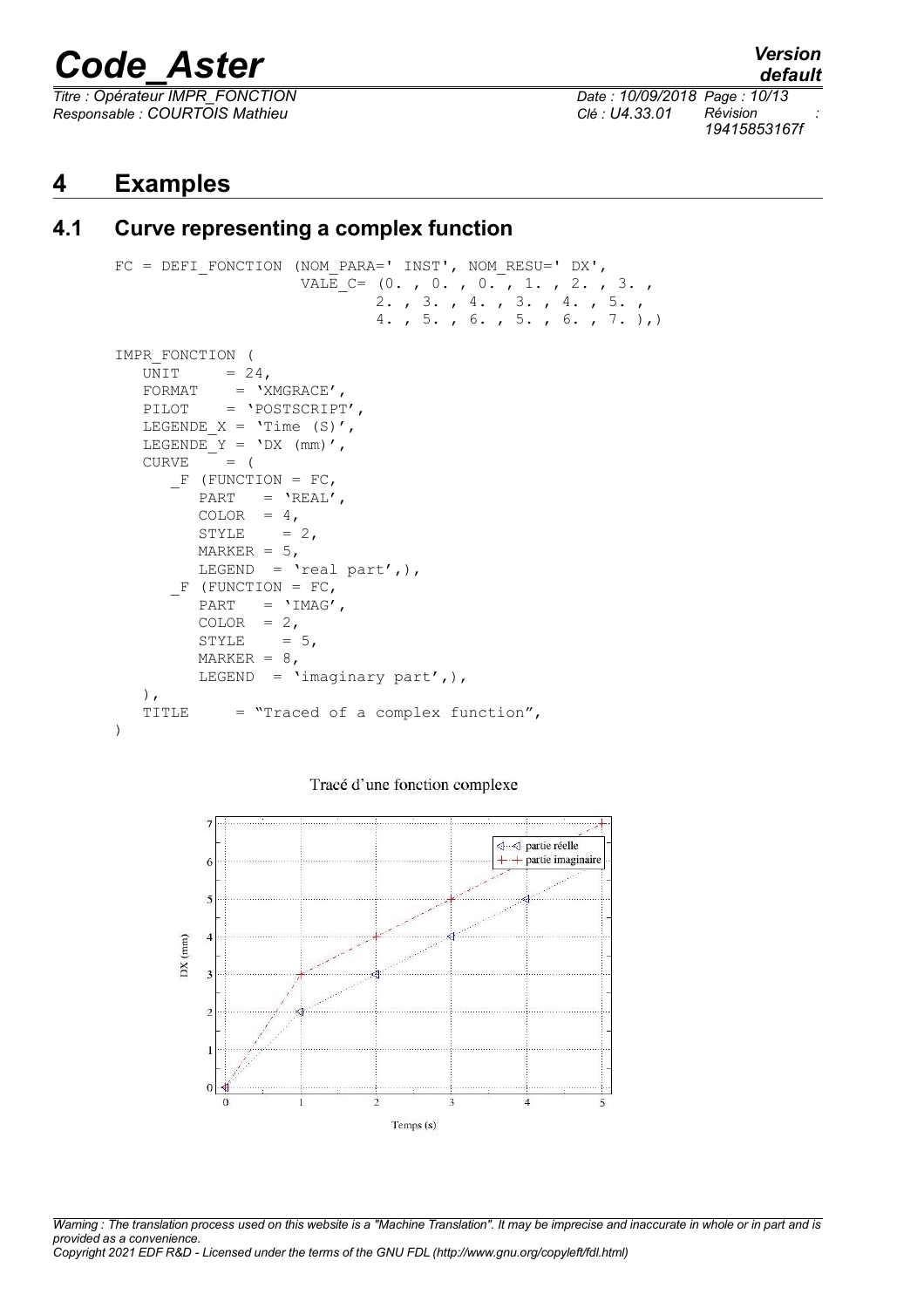*Titre : Opérateur IMPR\_FONCTION Date : 10/09/2018 Page : 11/13 Responsable : COURTOIS Mathieu Clé : U4.33.01 Révision :*

*19415853167f*

#### **4.2 Parametric curve**

```
lt = DEFI_LIST_REEL (BEGINNING = 0. , INTERVALLE= F (JUSQU_A=10.,
PAS=0.01),)
fx = FORMULA (NOM PARA=' you,VALE = """ 2.*cos (T) - cos (2.*t) """,)
cardioX=CALC_FONC_INTERP (
             FUNCTION = f x,
             LIST PARA = lt,)
fy = FORMULA (NOM_PARA=' you,
             VALE= """ 2.*\sin (T) - sin (2.*t) """,)
cardioY=CALC_FONC_INTERP (
             FUNCTION = fy,
             LIST PARA = lt,)
IMPR_FONCTION (
  UNIT = 27,
   FORMAT = 'XMGRACE',TITLE = 'Ardioid',
  CURVE = (F (FONC X = cardioX,
        FONC \overline{Y} = cardioY,),
    ),
```
A file thus is obtained that one can visualize in xmgrace :

)



Cardioide

Additional working in xmgrace : menu *Stud/Graph appearance*, type *fixed* (square grid), and to remove the legend by stripping the box *Display legend*.

*default*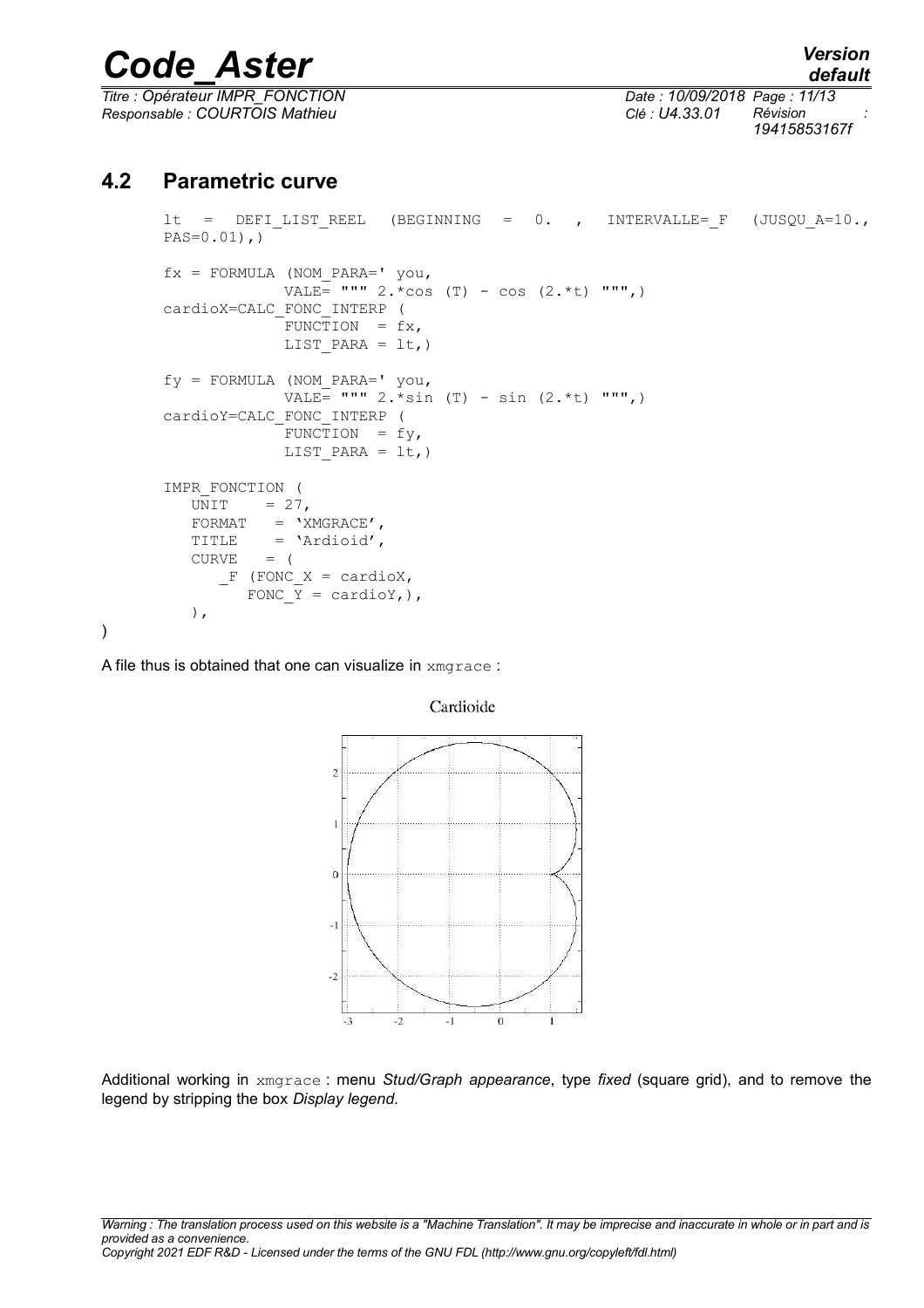*Titre : Opérateur IMPR\_FONCTION Date : 10/09/2018 Page : 12/13 Responsable : COURTOIS Mathieu Clé : U4.33.01 Révision :*

*19415853167f*

#### **4.3 Tablecloth and smoothed Tablecloth**



*Warning : The translation process used on this website is a "Machine Translation". It may be imprecise and inaccurate in whole or in part and is provided as a convenience.*

*Copyright 2021 EDF R&D - Licensed under the terms of the GNU FDL (http://www.gnu.org/copyleft/fdl.html)*